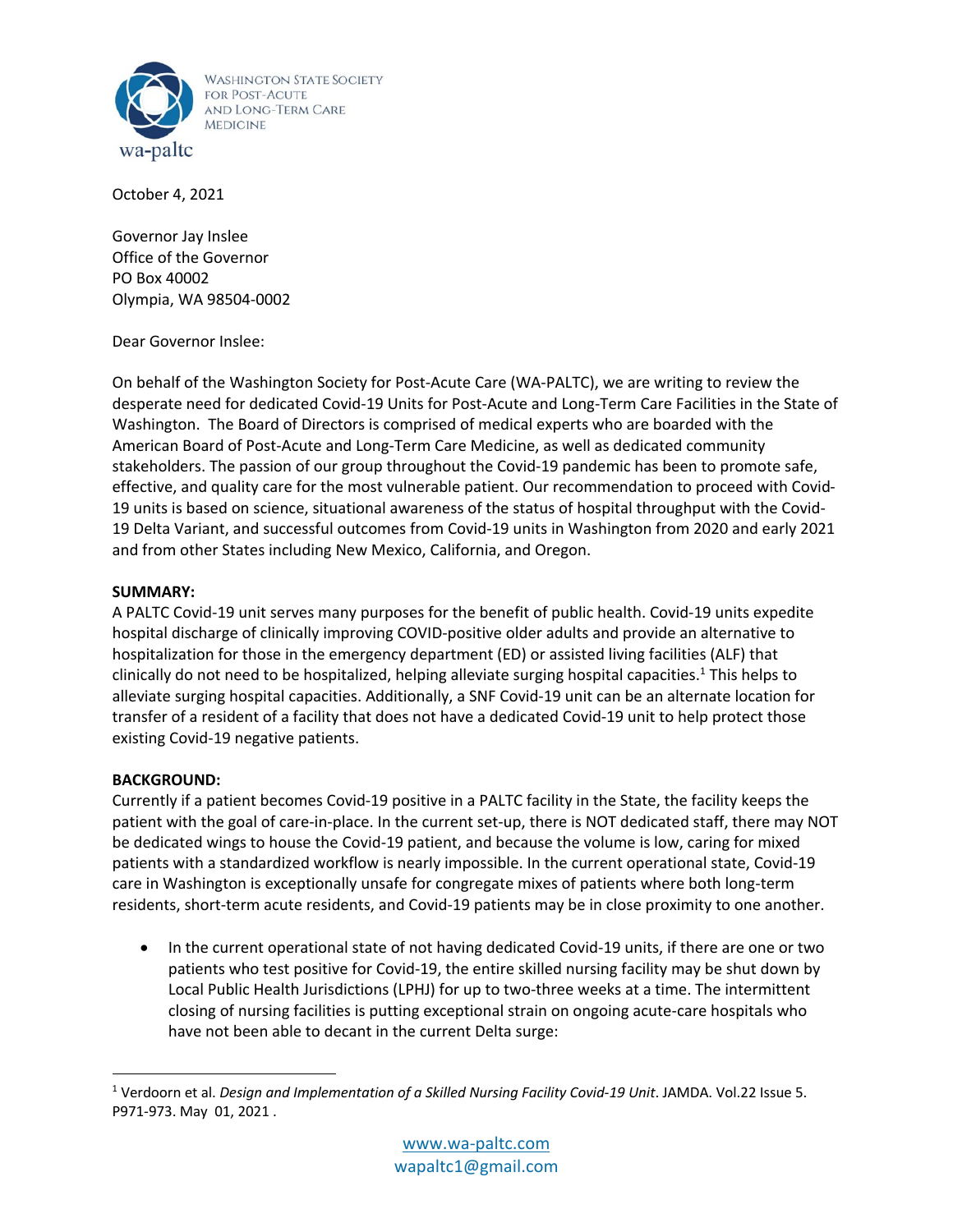

- o As a result of hospital surges, care for NON-Covid-19 patients becomes unsafe with very high numbers of patients boarding in Emergency Departments instead of being able to seamlessly move to Intensive Care Units, Operating Rooms, and Medical-Surgical floors.
- $\circ$  Morbidity, Mortality, and Readmissions may increase in hospitals throughout our State due to exceptionally high patient volumes and very high nurse-to-patient ratios. With each additional patient over a 1:4 nurse-to-patient ratio, there is an associated 7% increase in hospital mortality. $<sup>2</sup>$ </sup>

It is imperative these units operate in a safe, effective manner to enhance the well-being of existing residents who may reside in the same building or on the same campus. Dedicated Covid-19 centers have been managed in this manner not only in the State of Washington, but in many other States with the support of government leaders, public health officials, medical ethicists, and physician-leaders who are content-experts in PALTC. In Washington State, from mid-2020 through May of 2021, there were several dedicated Covid-19 units in skilled nursing facilities and no wide-scale outbreaks that spread to Covid-19 negative residents in other areas of the facility occurred.

## **CALL TO ACTION:**

Our strong recommendation is to proceed with dedicated Covid-19 units in select skilled nursing facilities and to approach the units with a heavily protocol-driven mindset, rigorous infection control programs, and oversight with medical experts. The best chance for following CDC Guidance for PALTC and Covid-19 positive residents is to offer dedicated units.<sup>3</sup> The recommendations are as follows:

- 1. Set up at least one Covid-19 unit, in a dedicated center, in both Eastern and Western Washington. The selection process of the center should involve rigorous standards of quality expectations:
	- a. CMS 3 Star Rating or Greater
	- b. Selection committee involving Physician Experts, LPHJ, and Department of Health (DOH) representatives
	- c. Engaged Medical Leadership including the Medical Director of the facility with established experience in PALTC and the management of Covid-19 as well as Advance Care Planning, Goals of Care discussions, and palliative and end-of-life management.
- 2. A Covid-19 unit must meet certain physical plant requirements<sup>4</sup>:
	- a. physically separate unit with dedicated entrance/exit and anteroom for PPE donning/doffing
	- b. Separate unit with intake/outtake ventilation systems of which are separate and distinct from other areas of the campus where Covid-19 NEGATIVE patients reside
- $\overline{2}$

https://mds.marshall.edu/cgi/viewcontent.cgi?referer=https://www.google.com/&httpsredir=1&article=1196&co ntext=mgmt\_faculty#:~:text=High%20nurse%2Dto%2Dpatient%20ratios,cardiac%20arrest%2C%20and%20accident al%20death.

<sup>3</sup> https://www.cdc.gov/coronavirus/2019-ncov/hcp/long-term-care.html

<sup>4</sup> Verdoorn et al. *Design and Implementation of a Skilled Nursing Facility Covid-19 Unit*. JAMDA. Vol.22 Issue 5. P971-973. May 01, 2021 .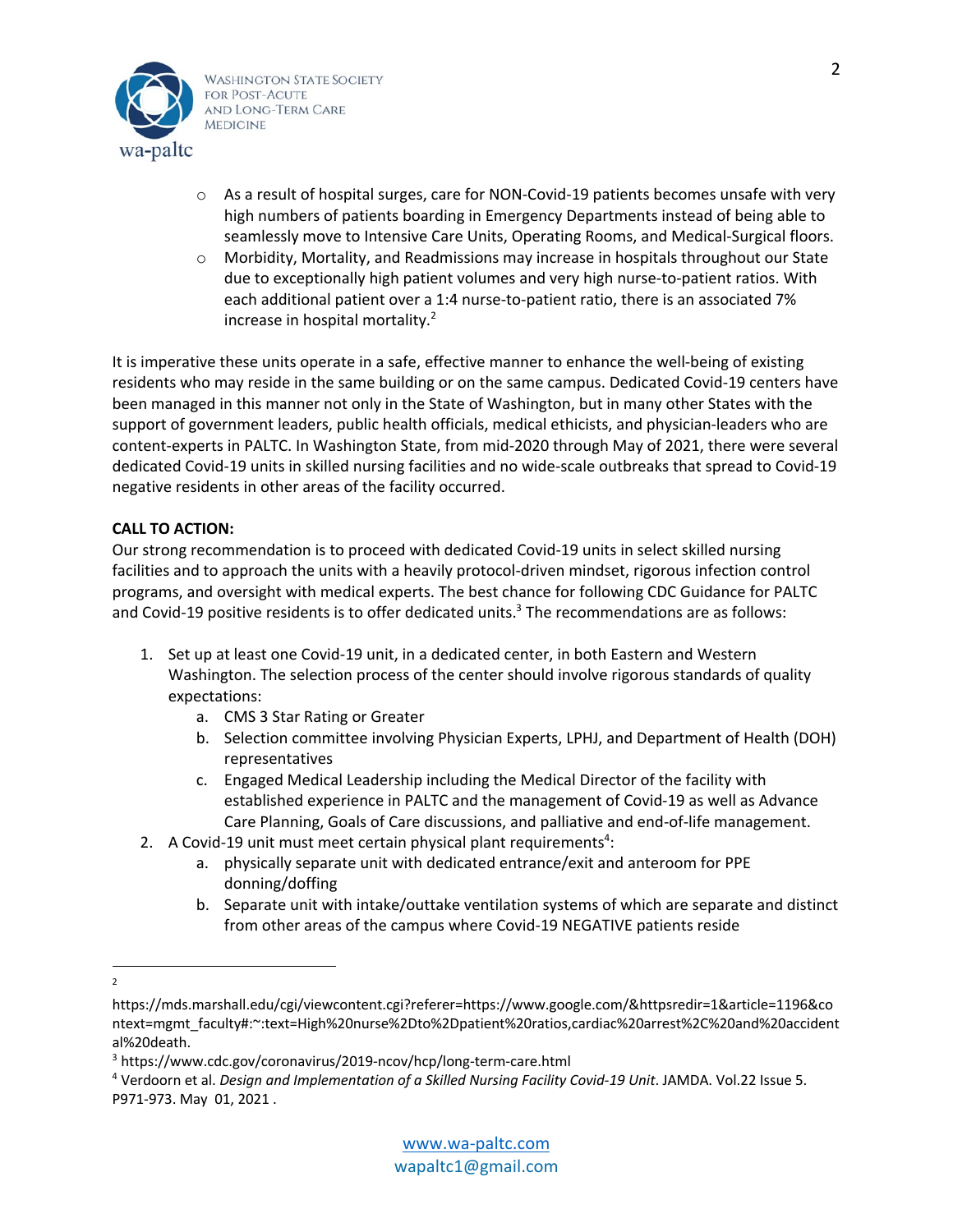

- c. Ventilation systems operated using guidelines from the American Society of Heating, Refrigerating, and Air-Conditioning Engineers (ASHRAE) as endorsed by the CDC.<sup>5,6</sup>
- d. dedicated facilities (break room, conference room, laundry facility)
- e. Private Rooms
- 3. A Covid-19 unit must meet certain infection control requirements:
	- a. reliable PPE supply and universal use (fit-tested N95 or CAPR, eye protection, gown, gloves by all providers/staff when on unit)
	- b. Standardized Infection Control Training provided by Department of Health or Local Public Health Jurisdictions with knowledge of Covid-19 virology, transmission, and prevention.
	- c. The requirement that only Covid-19 Vaccinated Staff/Physicians/Support Team enter the unit (i.e. no exempted individuals allowed).
	- d. The requirement that if in the same physical building/plant as Covid-19 NEGATIVE patients, all NEGATIVE, Long-Term Care residents must be vaccinated. If patients are NOT-Vaccinated, they are offered a transfer to an equivalent quality facility and that all resident rights and patient autonomy are followed to ensure protections are in place.
	- e. Dedicated staff on the Covid-19 unit. There are no exceptions to staff entering Covid-19 units who care for Covid-19 NEGATIVE patients (including social work, therapy, dietary, etc.)
	- f. In the case of Physician and Advanced Practice Clinicians who have shared patients, if not feasible to dedicate to the Covid-19 unit, it is advised they leverage telehealth capabilities wherever feasible, and if they must round in-person in both locations, the rounding occurs for Covid-19 NEGATIVE patients FIRST, then once a Covid-19 unit is entered, the Licensed Independent Practitioner (LIP's) exits the campus and may not return until the following business day. When LIP's round in this fashion, they must do DAILY Covid-19 testing with either rapid, Antigen Testing or PCR.
- 4. Patient selection to the Covid-19 units should follow an evidence-based, consistent process with an equity lens and the ability to follow a limited-resource allocation process, if indicated.
- 5. Dedicated Covid-19 Centers should offer enhanced oversight by subject matter experts. While all centers will follow a standardized format for Department of Social and Health Services, Residential Care Services (RCS) regulation. Our recommendation is to have additional support with oversight from a Clinical Advisory Council (CAC). The CAC should be comprised of experts in medical management in PALTC, infectious disease, epidemiology, and as needed consultations from medical ethicists. This is a non-punitive, just-culture format to ensure High Reliability, Evidence-Based Practices, and a direct connection to Government Leaders to report on outcomes, processes, and accountability. Key accountabilities of the CAC shall include advising the center on evidence-based practices, offering expert consultation when difficult cases arise, and a reporting structure directly to key leaders in Government who can offer insights to the Press, Department of Health, and LPHJ.

<sup>5</sup> https://www.cdc.gov/coronavirus/2019-ncov/community/ventilation.html

<sup>6</sup> Schoen, L. Guidance for Building Operations During the COVID-19 Pandemic. ASHRAE Journal, May 2020.